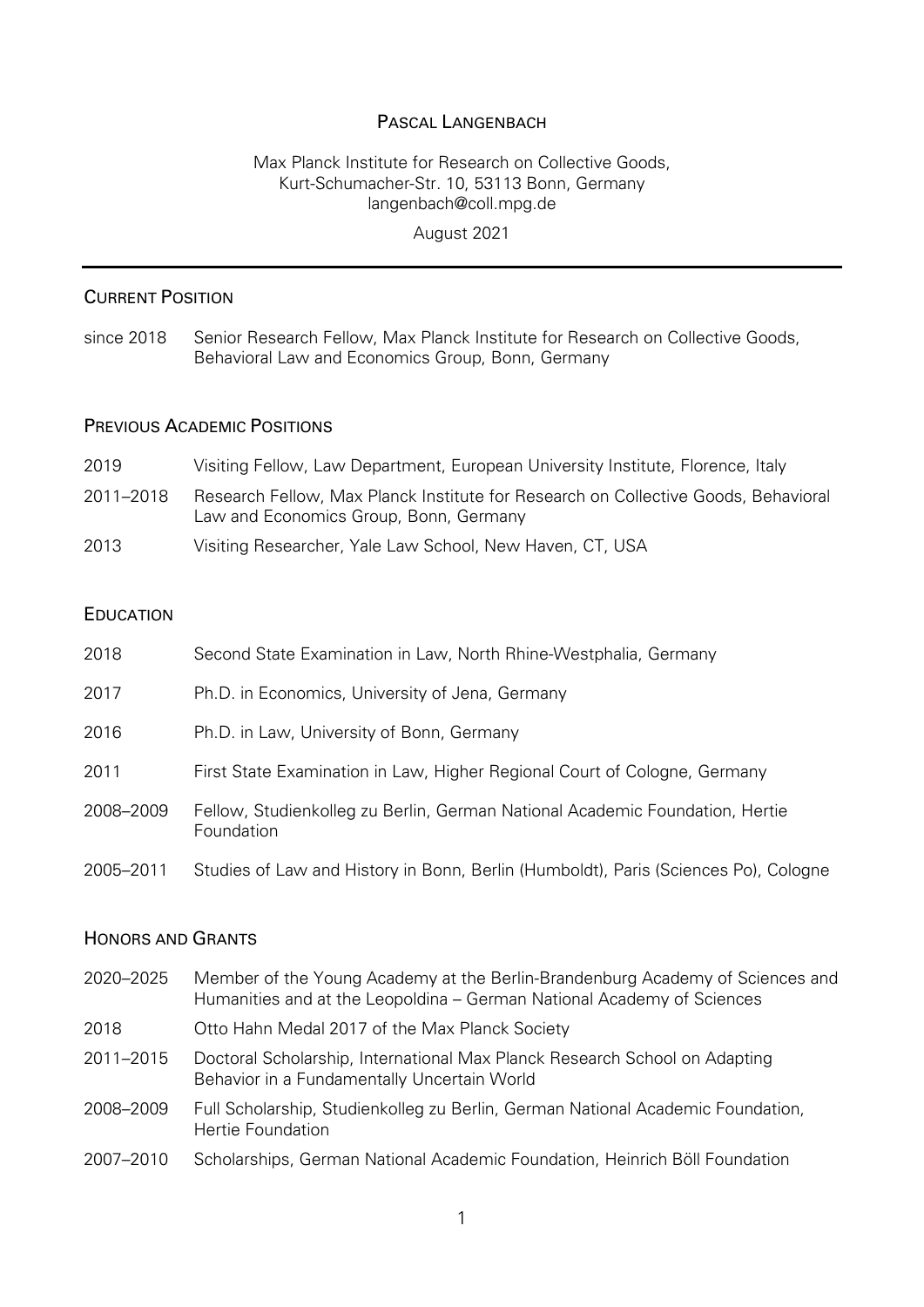#### PROFESSIONAL MEMBERSHIPS AND SERVICES

- since 2021 Co-Organizer of the ECONtribute Law and Econ Workshop, University of Bonn
- since 2018 Member of the Works Council of the Max Planck Institute for Research on Collective Goods, Bonn, Germany
- since 2012 Member of Selection Committees for the German National Academic Foundation
- 2021 Member of the Selection Committee for the Young Academy
- 2015 Co-Organizer of the Inaugural Max Planck Young Legal Scholars' Meeting/Forum
- Membership: European Association of Law and Economics; German Law and Economics Association; International Society of Public Law
- Refereeing: Journal of Economic Behavior & Organization, Review of Law and Economics, Volkswagen Foundation

### **TEACHING**

- 2021 Lecture: *Constitutional Law II & European Public Law*, University of Münster, Institute of Political Science (with Laurence O'Hara, online)
- 2020 Lecture: *Allgemeine Staatslehre [Theory of the State]*, University of Osnabrück, School of Law (online)
- 2018 Seminar*: Introduction to Empirical Legal Studies (with a Focus on Public International Law),* Gesellschaftswissenschaftliches Kolleg, German National Academic Foundation
- 2011–2013 Tutorials: *Constitutional Law I (Organization of the State), Constitutional Law II (Fundamental Rights), Contracts,* University of Bonn, Faculty of Law and Economics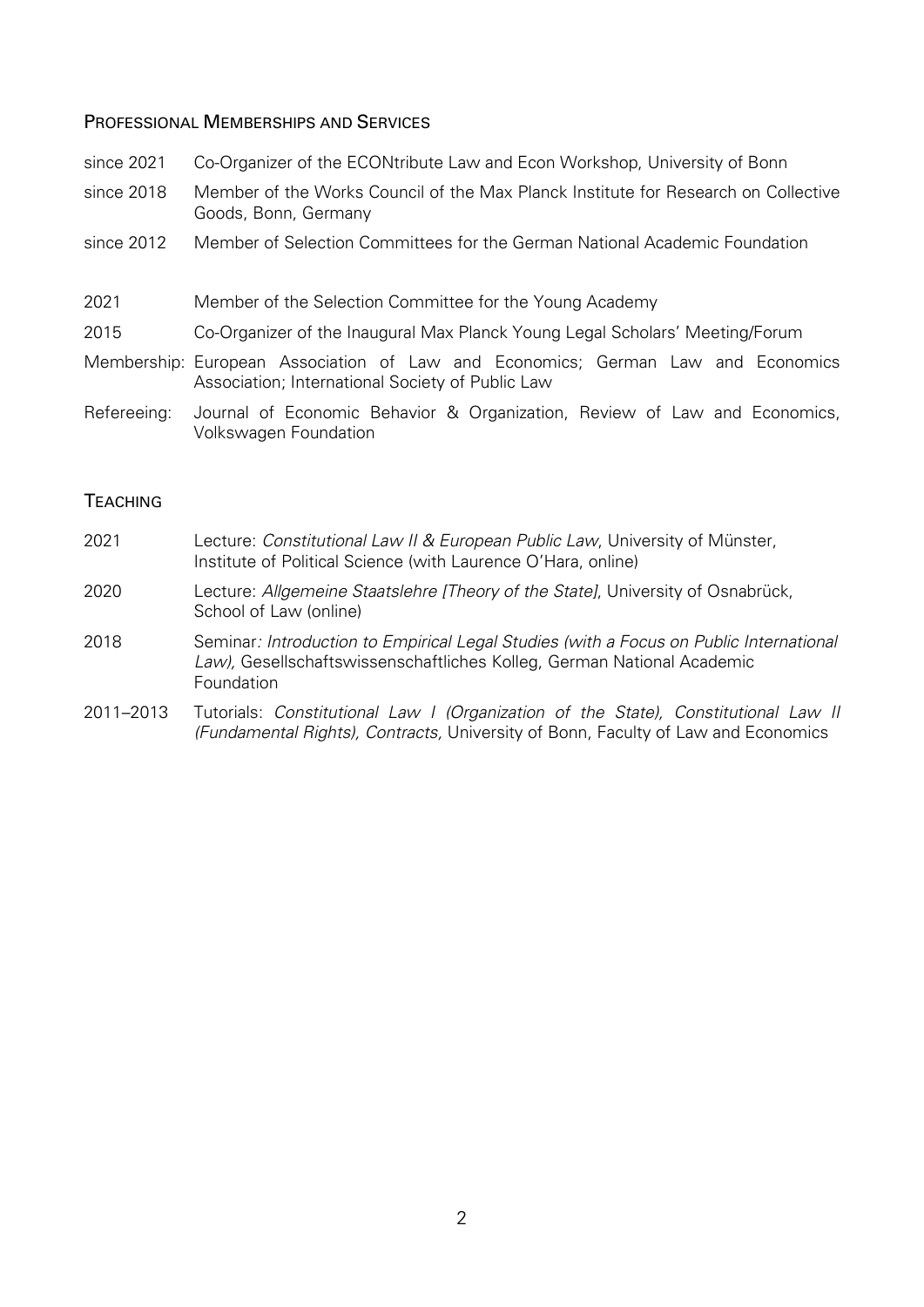## **PUBLICATIONS**

Book

*Der Anhörungseffekt. Verfahrensfairness und Rechtsbefolgung im allgemeinen Verwaltungsverfahren* [The Effect of the Hearing. Fairness and Legal Compliance in General Administrative Proceedings], Mohr Siebeck: Tübingen 2017. (in German)

### Articles

Inherited Institutions: Cooperation in the Light of Democratic Legitimacy. 2019. *Journal of Law, Economics, and Organization,* 35(2), 364–393, with Franziska Tausch. *[peer reviewed]*

How Voice Shapes Reactions to Impartial Decision-Makers: An Experiment on Participation Procedures. 2017. *Journal of Economic Behavior & Organization,* 143, 241–253, with Marco Kleine and Lilia Zhurakhovska. *[peer reviewed]*

Fairness and Persuasion. How Stakeholder Communication Affects Impartial Decision Making. 2016. *Economics Letters,* 141, 173–176, with Marco Kleine and Lilia Zhurakhovska. *[peer reviewed]*

### **Chapters**

*Die grundrechtliche Schutzpflicht: Das Fristenlösung-Urteil,* in: Dieter Grimm (ed.), Vorbereiter – Nachbereiter. Studien zum Verhältnis von Verfassungsrechtsprechung und Verfassungsrechtswissenschaft, Mohr Siebeck: Tübingen 2019, 161–191. (in German)

Working Papers and Manuscripts (selected)

Fair Governance with Humans and Machines. Latest draft version 08/2021, with Yoan Hermstrüwer.

Sanction Severity Influences Learning About Enforcement Policy. Latest draft version 08/2020, with Tim Friehe and Murat C. Mungan.

Fines versus Liability: Experimental Evidence on Care Incentives. *MPI Collective Goods Discussion Paper 2020/08,* with Florian Baumann and Tim Friehe.

The Values of Ex-ante and Ex-post Communication in Dictator Games. Latest version 04/2016. *Preprint 2014/7, Max Planck Institute for Research on Collective Goods, Bonn.*